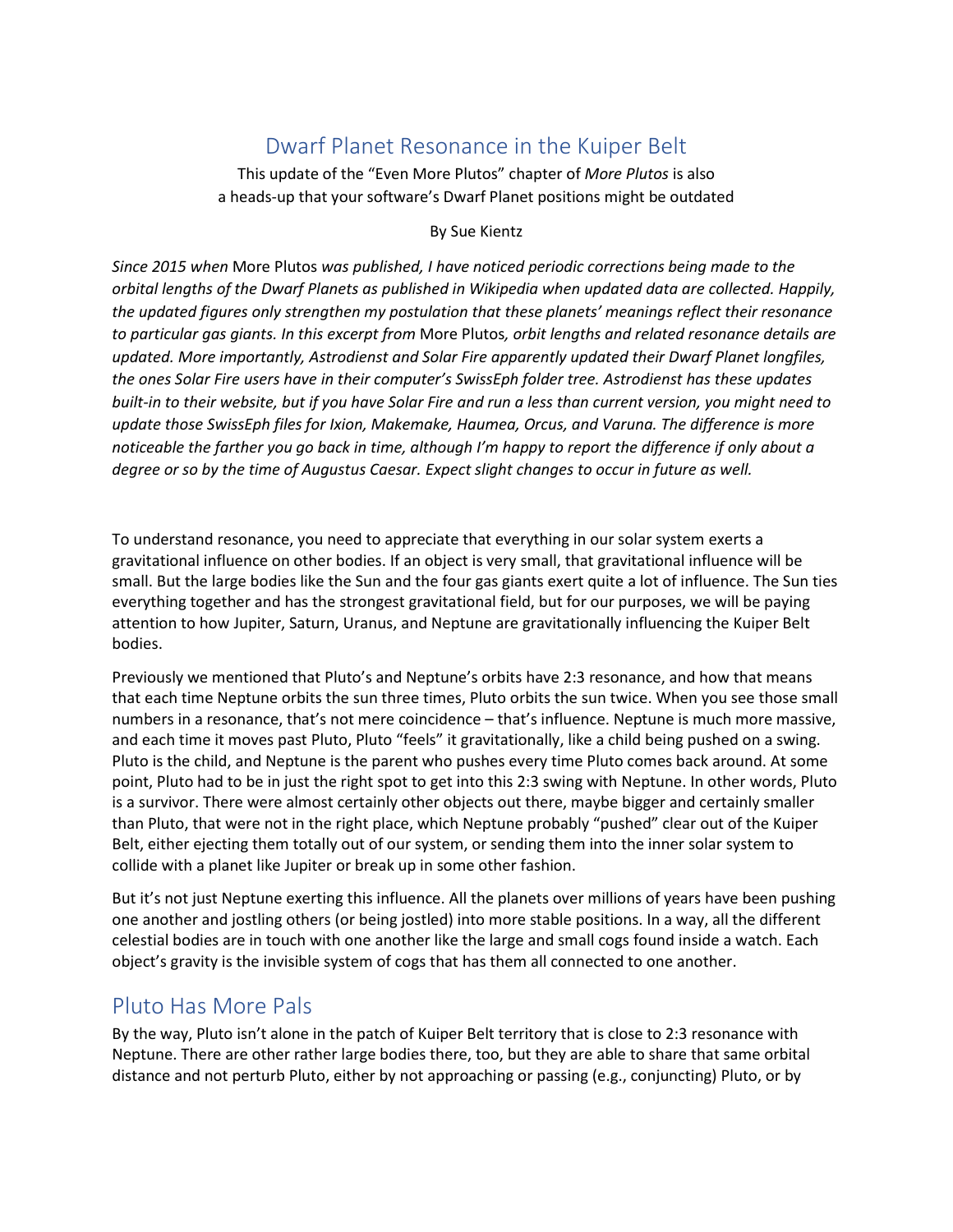being big, but not too big to disturb Pluto. These two cronies of our disenfranchised member of Sol's Planet Club are the following (Pluto included to compare size and orbital period):

| <b>Name</b> | <b>Diameter</b> | <b>Orbits Sun</b> | Resonance                 | <b>How Closely Resonant?*</b> | <b>Difference</b> |
|-------------|-----------------|-------------------|---------------------------|-------------------------------|-------------------|
| Orcus       | 917 ±25 $km1$   | 245.19 yrs        | 3:25 with ち               | 735.57/736.427                | 0.857             |
|             |                 |                   | 1:21 with $\frac{1}{4}$   | 245.19/249.09                 | $3.9^{2}$         |
|             |                 |                   | 2:3 with $\Psi$           | 490.38/494.37                 | 3.99              |
|             |                 |                   | 1:3 with ¥                | 245.19/252.969                | 7.779             |
| Pluto       | 2376.6 $km^3$   | 247.94 yrs        | 1:21 with $\frac{1}{4}$   | 247.94/249.09                 | 1.15              |
|             |                 |                   | 2:3 with $\Psi$           | 495.88/494.37                 | 1.51              |
|             |                 |                   | $2:17$ with $\frac{1}{2}$ | 495.88/500.771                | 4.891             |
|             |                 |                   | 1:3 with ※                | 247.94/252.969                | 5.029             |
| Ixion       | 756.9 X 684.9   | 251.11 yrs        | $2:17$ with $\frac{1}{2}$ | 502.22/500.771                | 1.449             |
|             | km <sup>4</sup> |                   | 1:3 with $\frac{1}{2}$    | 251.11/252.969                | 1.859             |
|             |                 |                   | 1:21 with $\frac{1}{4}$   | 251.11/249.09                 | 2.02              |
|             |                 |                   | 2:3 with $\Psi$           | 502.22/494.37                 | 7.85              |

\* *These numbers are generated by multiplying the years orbiting the sun for each part of the resonance. Using the example of the 3:25 resonance Orcus has with Saturn, the first number is 3 X 245.19 (Orcus's orbit in years), and the second is 25 X 29.4571 (Saturn's orbit in years). You can then compare both numbers (735.57/736.427) to see how close the resonance is. To help further, the last column specifies the difference between the two numbers.*

As you can see, Pluto is more closely resonant with Neptune than the other two, but Orcus and Ixion are definitely in range, and astronomers agree that all three are resonant with Neptune. However, notice that Orcus has a closer resonance with Saturn, and Ixion also has closer resonances with Saturn, Uranus, and Jupiter than it does with Neptune. Neptune still contributes a definite push, but these other bodies seem even more connected with the bigger planets that orbit farther away from them. Later we will return to this point, as it may give us invaluable clues in determining these objects' meaning. And don't panic seeing all this math. Very soon you will see everything fall into place and be much simpler.

| <b>Name</b>            | <b>Diameter</b>                  | <b>Orbits Sun</b> | <b>Resonance</b>        | <b>How Closely Resonant?</b> | <b>Difference</b> |
|------------------------|----------------------------------|-------------------|-------------------------|------------------------------|-------------------|
| Varuna                 | 668 (+154/-86) km <sup>5</sup>   | 279.21 yrs        | 3:10 with ង្            | 837.63/843.23                | 5.6               |
|                        |                                  |                   | $3:71$ with $4$         | 837.63/842.188               | 4.558             |
|                        |                                  |                   | 2:19 with $t_5$         | 558.42/559.685               | 1.265             |
|                        |                                  |                   | 7:12 with $\Psi$        | 1954.47/1977.48              | 23.01             |
| 2002 TX <sub>300</sub> | 145 ±5 $km^6$                    | 283.12 yrs        | 1:24 with $\lambda$     | 283.12/284.683               | 1.563             |
|                        |                                  |                   | 7:12 with $\Psi$        | 1981.84/1977.48              | 4.36              |
|                        |                                  |                   | 3:10 with ង្            | 849.36/843.23                | 6.13              |
|                        |                                  |                   | $2:19$ with $t_2$       | 566.24/559.685               | 6.555             |
| <b>Haumea</b>          | 2100 X 1680 X                    | 283.12 yrs        | 1:24 with $\lambda$     | 283.12/284.683               | 1.563             |
|                        | 1074 $km^7$                      |                   | 7:12 with $\Psi$        | 1981.84/1977.48              | 4.36              |
|                        |                                  |                   | 3:10 with ※             | 849.36/843.23                | 6.13              |
|                        |                                  |                   | $2:19$ with $\uparrow$  | 566.24/559.685               | 6.555             |
| Quaoar                 | $1138 (+48/-34) -$               | 288.83 yrs        | 1:24 with $\frac{1}{4}$ | 288.83/284.683               | 1.217             |
|                        | 1036 $(+44/-31)$ km <sup>8</sup> |                   | 1:10 with $t_5$         | 288.89/294.57                | 8.67              |
|                        |                                  |                   | 3:10 with ង្            | 866.49/843.23                | 14.47             |
|                        |                                  |                   | 7:12 with $\Psi$        | 2021.81/1977.48              | 44.33             |

Pluto is not the only large dwarf to have companions. Haumea also has a few co-orbiting cohorts: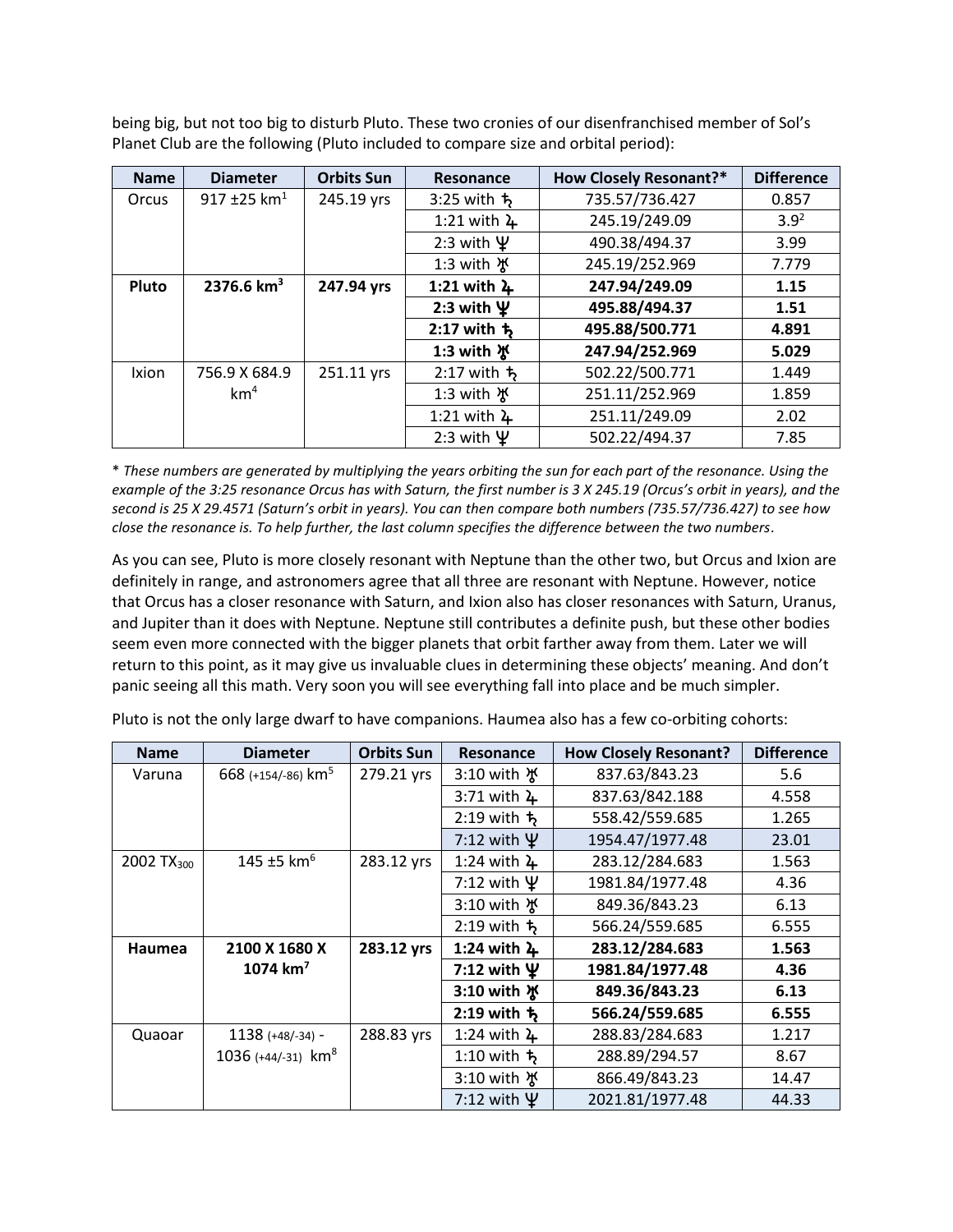Just like with Pluto's family, Varuna, Quaoar, and the small but very bright 2002 TX300 appear close in period to Haumea's orbit, but each has closer resonance with various gas giants, and except perhaps Haumea, none is very closely resonant with Neptune.<sup>9</sup> All are in closest resonance with Jupiter and/or Uranus. (Shaded table cells indicate relationships that are a bit far for resonance.)

**Name Diameter Orbits Sun Resonance How Closely Resonant? Difference Makemake 1502 (±45) X 1430 (±9) km<sup>10</sup> 306.21 yrs 1:26 with** ½ **306.21/308.43 2.22 2:21 with**¾ **612.42/618.599 6.179 3:11 with** ¿ **918.63/927.55 8.92 1:2 with** À**<sup>11</sup> 306.21/328.58 23.38** 2002 AW<sub>197</sub> | 768 ±39 km<sup>12</sup> | 322.65 yrs | 1:11 with  $\frac{1}{2}$  | 322.65/324.02 | 1.37 1:27 with  $\frac{1}{2}$  | 322.65/320.22 | 2.43 6:23 with  $\frac{1}{2}$  | 1935.9/1939.429 | 3.529 1:2 with  $\Psi$  | 322.65/329.58 | 6.93

Makemake does not have really close sizeable neighbors like Pluto and Haumea have, but it has an interesting one, resonance-wise, that is relatively close:

Eris has a co-orbital buddy, but while their orbits are "close" in the number of years they travel around the sun, both have such eccentric orbits that they often inhabit vastly different areas of the solar system and have not been conjunct for many millennia:

| <b>Name</b>              | <b>Diameter</b>  | <b>Orbits Sun</b> | Resonance                                  | <b>How Closely Resonant?</b> | <b>Difference</b> |
|--------------------------|------------------|-------------------|--------------------------------------------|------------------------------|-------------------|
| Gonggong                 | 1230 ±50         | 554.37 yrs        | 1:47 with $4$                              | 554.37/557.05                | 2.68              |
| $(2007 \text{ OR}_{10})$ | $km^{13}$        |                   | 554.37/559.6849<br>1:19 with $\frac{1}{2}$ |                              | 5.3149            |
|                          |                  |                   | 2:13 with 水                                | 1108.74/1096.199             | 12.541            |
|                          |                  |                   | 3:10 with $\Psi$                           | 1663.11/1647.90              | 15.21             |
| <b>Eris</b>              | 2326 ±12         | 559.07 yrs        | 1:19 with $\frac{1}{2}$                    | 559.07/559.6849              | 0.6149            |
|                          | km <sup>14</sup> |                   | 1:47 with $\lambda$                        | 559.07/557.505               | 1.565             |
|                          |                  |                   | 5:17 with $\Psi$                           | 2795.35/2801.43              | 6.08              |
|                          |                  |                   | 3:20 with ※                                | 1677.21/1686.46              | 9.25              |

Now, excluding Sedna, since there are estimation problems with that object's orbit, let's see what all that math boils down to (numbers modified to better include some large "difference" overages):

| <b>Dwarf or Group</b>        | Ψ<br>Resonance | ዧ<br>Resonance | <b>5</b> Resonance | L Resonance |
|------------------------------|----------------|----------------|--------------------|-------------|
| Orcus                        | 2:3            | 1:3            | 3:25               | 1:21        |
| Pluto & Ixion                | 2:3            | 1:3            | 2:17               | 1:21        |
| Varuna                       | 7:12           | 3:10           | 2:19               | 3:71        |
| Haumea $& \mathsf{TX}_{300}$ | 7:12           | 3:10           | 2:19               | 1:24        |
| Quaoar                       |                |                | 1:10               | 1:24        |
| Makemake                     | 1:2            | 3:11           | 2:21               | 1:26        |
| $AW_{197}$                   | 1:2            | 6:23           | 1:11               | 1:27        |
| Gonggong (OR <sub>10</sub> ) | 3:10           | 2:13           | 1:19               | 1:47        |
| Eris                         | 5:17           | 3:20           | 1:19               | 1:47        |

All those numbers don't look related, except perhaps for a bumpy progression in the Jupiter resonances. What if we multiplied some of those smaller numbers, so they matched their neighbor numbers more closely? We aren't changing the values; we're just changing the form so we might detect a pattern. For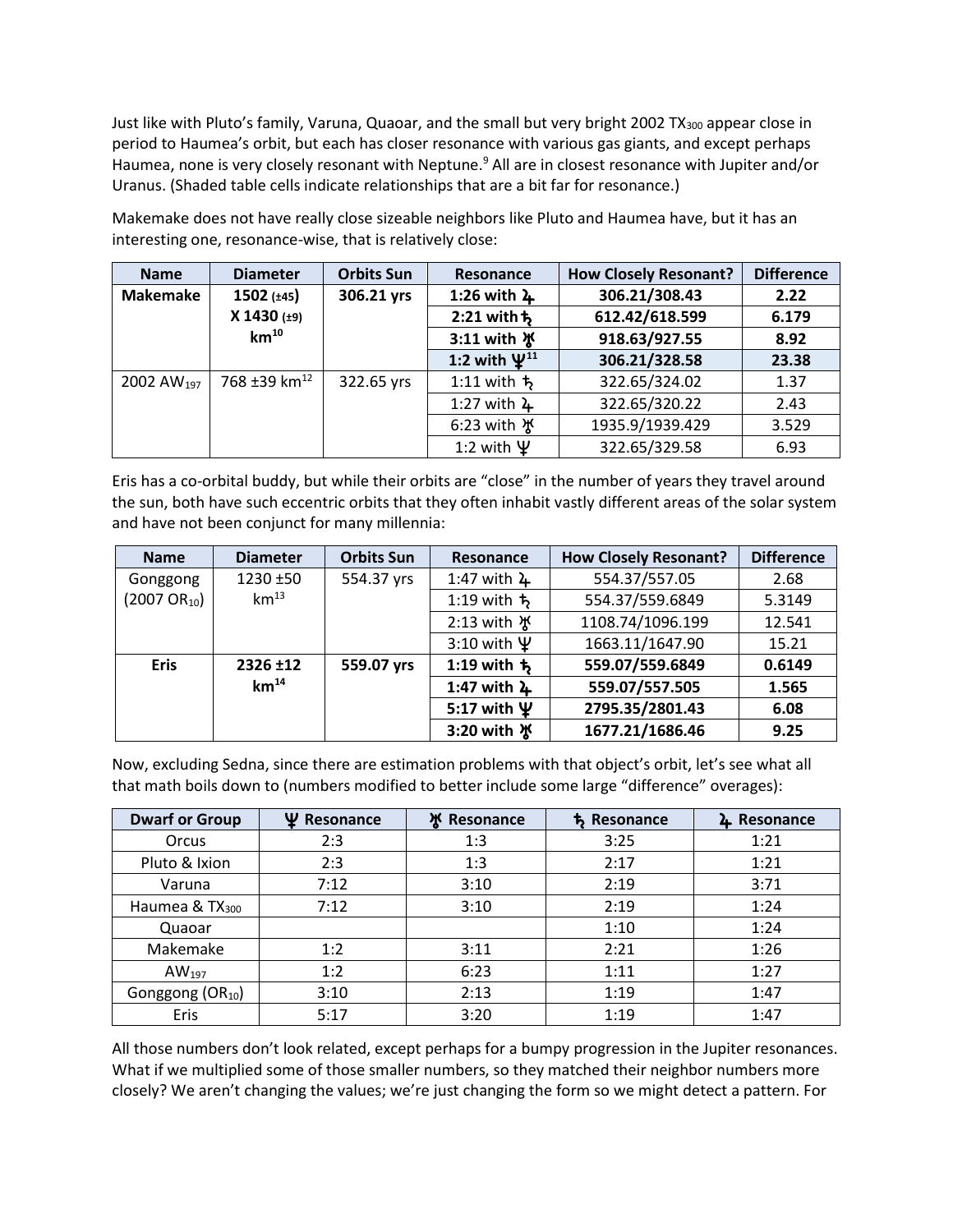example, another way to write 2:3 is 8:12. The latter reduces to 2:3 if you divide both sides by 4. Below shows how some numbers are being changed in form only:

| <b>Dwarf or Group</b>        | Ψ<br>Resonance      | <b>Ж</b> Resonance | <b>ち Resonance</b> | Resonance<br>4   |
|------------------------------|---------------------|--------------------|--------------------|------------------|
| Orcus                        | $2:3 = 8:12$        | $1:3 = 3:9$        | $3:25 = 2:16.66$   | 1:21             |
| Pluto & Ixion                | $2:3 = 8:12$        | $1:3 = 3:9$        | 2:17               | 1:21             |
| Varuna                       | 7:12                | 3:10               | 2:19               | $3:71 = 1:23.66$ |
| Haumea & TX <sub>300</sub>   | 7:12                | 3:10               | 2:19               | 1:24             |
| Quaoar                       |                     |                    | $1:10 = 2:20$      | 1:24             |
| Makemake                     | $1:2 = 5:10 = 6:12$ | 3:11               | 2:21               | 1:26             |
| $AW_{197}$                   | $1:2 = 5:10 = 6:12$ | $6:23 = 3:11.5$    | $1:11 = 2:22$      | 1:27             |
| Gonggong (OR <sub>10</sub> ) | 3:10                | $2:13 = 3:19.5$    | $1:19 = 2:38$      | 1:47             |
| Eris                         | 5:17                | 3:20               | $1:19 = 2:38$      | 1:47             |

So what exactly does this do for us?

| <b>Dwarf or Group</b>                | Ψ<br>Resonance |      | ж<br>Resonance | <b>ち Resonance</b> | 4 Resonance |
|--------------------------------------|----------------|------|----------------|--------------------|-------------|
| Orcus                                | 8:12           |      | 3:9            | 2:16.66            | 1:21        |
| Pluto & Ixion                        | 8:12           |      | 3:9            | 2:17               | 1:21        |
| Varuna                               | 7:12           |      | 3:10           | 2:19               | 1:23.66     |
| Haumea & TX <sub>300</sub>           | 7:12           |      | 3:10           | 2:19               | 1:24        |
| Quaoar                               |                |      |                | 2:20               | 1:24        |
| Makemake                             | 5:10           | 6:12 | 3:11           | 2:21               | 1:26        |
| $AW_{197}$                           | 5:10           | 6:12 | 3:11.5         | 2:22               | 1:27        |
| Gonggong (OR <sub>10</sub> )<br>3:10 |                |      | 3:19.5         | 2:38               | 1:47        |
| Eris                                 |                | 5:17 | 3:20           | 2:38               | 1:47        |

Now if you scan down each column, virtually all the numbers appear to follow a sequence. In the Jupiter column, for example, note how just one orbit of each of these objects is timed with a number of Jupiter orbits, and between each groupings, there's a gap usually equal to one or two Jupiter orbits. The same is true with Saturn, except that for every two orbits of Pluto/Ixion, Varuna/TX<sub>300</sub>/Haumea, Quaoar, Makemake, and AW<sub>197</sub>, Saturn makes 17, 19, 20, 21, and 22 orbits respectively. Now look at Uranus vs. the Dwarfs. For every three orbits of Pluto and co., Varuna/TX<sub>300</sub>/Haumea, and Makemake, Uranus makes 9, 10, and 11 orbits respectively around the sun. To recap, that's one orbit per a number of Jupiter orbits; two orbits per a number of Saturn orbits; and three orbits per some Uranus orbits, except note that in Uranus's case, the orbits increase by just one. Just ignoring the Neptune column for now, you might theorize that no *large* dwarfs can stabilize between these groupings, because Uranus won't let that happen. There's room as far as Jupiter and Saturn are concerned, perhaps, but Uranus only lets something a little smaller, like  $AW_{197}$  and Gonggong, hang out at an exception resonance, which in their cases is 3:11.5 and 3:19.5 respectively. It could also be that the dominant Dwarf in the area knocks its smaller neighbors into these spots; notice how Orcus is slightly off the rest of its group resonance with Saturn (2:16.66), and Varuna is slightly off its group resonance with Jupiter (1:23.66).

If you noticed that Quaoar appears to lack close connection with Neptune and Uranus, the explanation given for that is Quaoar's orbit is so circular, with a low eccentricity of .039, that Neptune hardly perturbs it (and therefore is not a factor in resonance).<sup>15</sup> Uranus and Neptune are about the same size, so if the nearer Neptune has little impact, Uranus would have even less.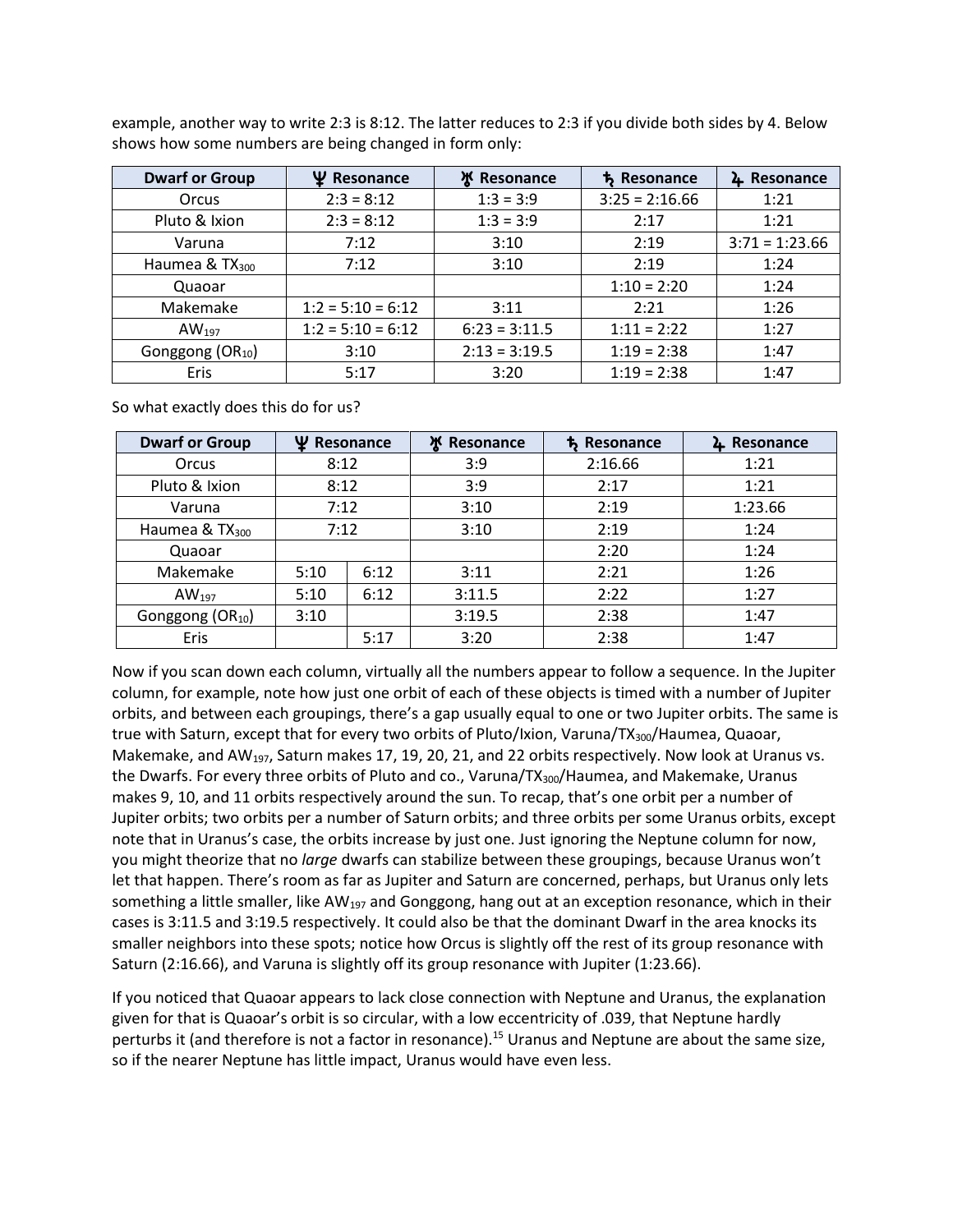Eris (and Gonggong) are twice as far from the sun as Pluto is, so naturally there's a huge jump in their resonance particulars. But see how, even with that jump, Eris (and for the most part, OR<sub>10</sub> as well) has to "abide" by the 1 orbit per x number of Jupiter orbits, 2 orbits per x no. of Saturn orbits, and 3 orbit per x no of Uranus orbits.

And now we get to Neptune. Neptune totally screws up all the lovely patterns going on with its fellow giants and their cousin dwarfs. Why is that? For one thing, Neptune does not follow another well-known pattern of our solar system structure called the Titius-Bode law. Suffice it to say that if Neptune followed that rule's prediction of the placement of planets (which includes the big bodies in the asteroid belt), Neptune would orbit at Pluto's average distance from the sun. Instead, Neptune orbits halfway between Uranus's orbit and Pluto's average distance. No one is sure why the Titius-Bode law breaks down with Neptune, but it may be that when you get far enough away from the sun, the predicted intervals become so huge that large objects can manage to orbit unperturbed at the halfway points.

Even though Neptune's resonant relationship does not perfectly jive with the others, perhaps you noticed it does display two kinds of patterning. First, remember how we reformulated the Pluto/Neptune resonant relationship of 2:3 to 8:12, so it matched the other groups' Neptune resonances more clearly? Divide that last number by half, and you get 4:6. So Pluto and at least Ixion are 1:21 with Jupiter, 2:17 with Saturn, 3:9 with Uranus, and 4:6 with Neptune. As the second number in the resonance decreases, the first number bumps up by one – nice and regular! Too bad Haumea and Makemake can't follow suit. But there might be a reason that only Pluto (and its nearest neighbors) get the most resonant spot in the Kuiper Belt, so agreeable with all its big brothers: Pluto is the biggest one in its own particular realm, the Kuiper Belt. Eris might be slightly more massive than Pluto, but Eris is only a visitor to the Kuiper Belt; during most of its orbit, Eris is way far out past what's called the Kuiper cliff. Pluto is the Big Boy to be reckoned with in its spacious neck of the woods.

That said, there's an internal pattern in between those Neptune resonances. Put Pluto/Ixion back at 8:12, and you see a descending first number in the rest, with Haumea/Varuna at 7:12, and Makemake/AW<sub>197</sub> at 6:12. Further than that, it's impossible for the Neptune resonances for Haumea and Makemake to be more agreeable to the pattern we see elsewhere. Neptune is literally not in a position to make that happen.

The upshot of all this resonance stuff is to show you exactly how specific the spots are which the large and medium-sized Dwarf Planets inhabit, as they are actually determined by their big gaseous siblings orbiting closer to the sun. While astronomers and planetary scientists usually expect that Neptune corrals these objects into some kind of stability, doesn't it make sense that the other three would also have a "say"? Especially considering that the gas giants get larger the farther towards the inner solar system you go, ending with Jupiter, which is more massive than all the other planets combined, and that includes Saturn, too. The bigger you are, the stronger your gravitational pull. It's also gratifying to see how all these celestial objects are really connected to one another, since with astrology, it's all about connections. When we run charts, we see a timing connection between planetary movements and our clients' life events, and if we obtain the necessary additional birth data, we can see the timing connections between those same clients' lives and the lives of their loved ones, their friends, intimate family members, even complete strangers with whom they become inadvertently involved (like in a car accident). So why wouldn't there be a complete web of connections between all the planets of our solar system?

<sup>1</sup> http://arxiv.org/abs/1305.0449